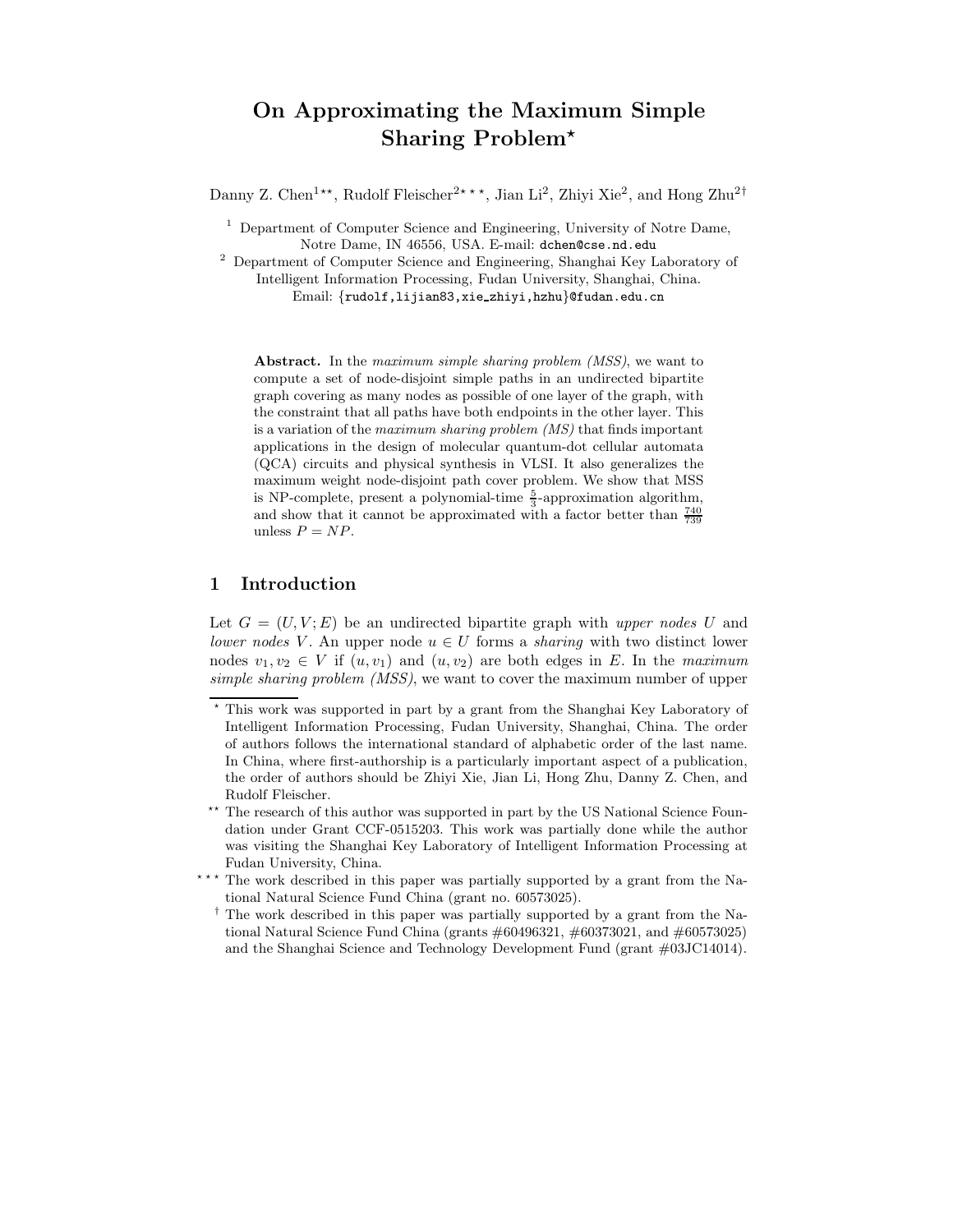

Fig. 1. The MSS problem: A non-optimal maximal solution (left), and an optimal solution (right).

nodes by sharings such that the edges of the sharings form a set of node-disjoint simple paths in  $G$ , where every path has both endpoints in  $V$ . See Figure 1 for an example.

MSS is a variant of the maximum sharing problem (MS) where a node in U may be involved in multiple sharings (i.e., the paths formed by the sharings may be non-simple and may overlap in the nodes of  $U$ ). In a companion paper [10] we give a 1.5-approximation for MS. Unfortunately, the techniques used for that result do not carry over to the restricted variant MSS.

MS can help us to solve the node-duplication based crossing elimination problem (NDCE) [1, 4]. In a two-layered (bipartite) graph, we want to duplicate as few nodes as possible in the first layer such that afterwards all connections between the two layers can be realized crossing-free (after a suitable permutation of the nodes in both layers). Intuitively, each sharing in an MS solution tells us how to avoid a node duplication. MSS is equivalent to *restricted NDCE* where duplicated nodes can only have a single neighbor in  $V$ . Variants of NDCE play a key role in the design of molecular quantum-dot cellular automata (QCA) circuits [1, 12, 15] and physical synthesis [3] which is similar to the key role played by the well studied crossing minimization problem [9, 11, 14] in the design of traditional VLSI circuit layouts.

MSS also generalizes the NP-hard maximum weight node-disjoint path cover problem (PC) where we want to find in an undirected graph a set of nodedisjoint paths maximizing the number (or total weight) of the edges used by the paths. It is easy to see that PC is equivalent to MSS when all nodes in  $U$  have degree two  $(V \text{ and } U \text{ correspond to the nodes and edges of the PC instance},$ respectively). PC is equivalent to the  $(1, 2)$ -TSP problem in the following sense. An approximation ratio of  $\gamma$  for one problem yields an approximation ratio of  $\frac{1}{2-\gamma}$  for the other [13] (note that we adapted their formula for the approximation ratio to our different definition of approximation ratio). Since (1, 2)-TSP can be approximated with a factor of  $\frac{8}{7}$  [2], PC, and thus the case of MSS where all nodes in U have degree two, can be approximated with a factor of  $\frac{7}{6}$ . On the other hand, it is NP-hard to approximate (1, 2)-TSP better than with a factor of  $\frac{741}{740}$  [7]. Thus, MSS cannot be approximated with a factor better than  $\frac{740}{739}$  unless  $P = NP$ .

An MSS solution is *maximal* if it cannot be enlarged by extending any path from its endpoints without destroying the current solution; otherwise, it is extendible. Note that we can enlarge any given solution to a maximal solution in polynomial time. The greedy algorithm that always chooses an unused node in  $V$  and arbitrarily extends a maximal node-disjoint path in both endpoints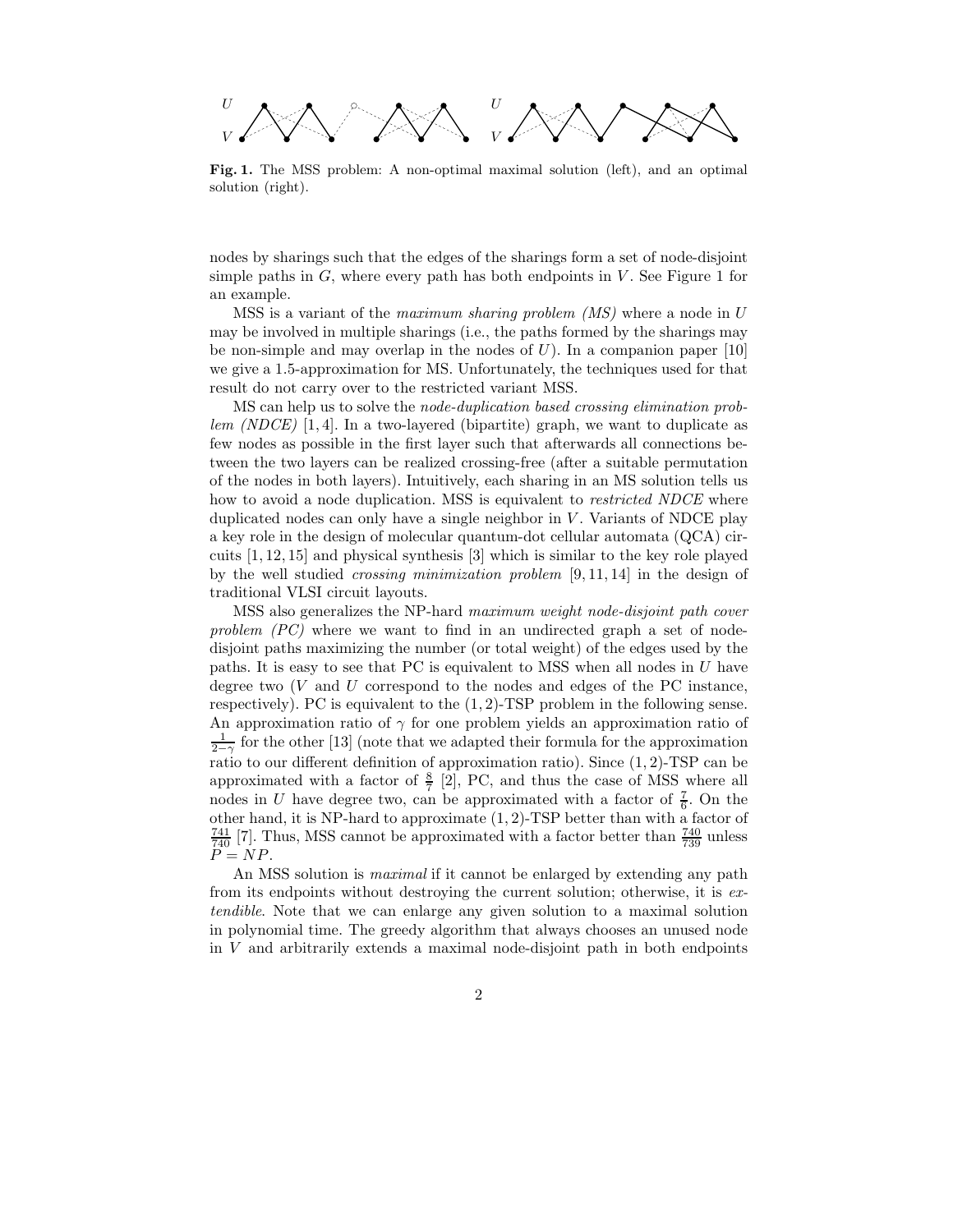obviously constructs a maximal solution. Since a sharing touches exactly three nodes, each sharing in a maximal solution can only block three sharings in an optimal solution. Thus, any maximal solution is a 3-approximation for MSS.

Our main contribution is to show that MSS can be approximated with a factor of  $\frac{5}{3}$ . Our algorithm is based on a relaxation of the path constraint to allow solutions to contain node-disjoint simple cycles as well as paths, still maximizing the number of nodes of U covered by the paths and cycles. We call this relaxed version the cyclic maximum simple sharing problem (CMSS). While MSS is NP-hard, CMSS can be solved optimally in polynomial time as a maximum weight perfect matching problem (MWPM) [5]. A similar phenomenon occurs in the 2-matching relaxation of TSP [8] which can be computed in polynomial time [6]. The difference is that a 2-matching is a pure cycle cover, whereas CMSS computes a mixture of cycles and paths. Since each cycle in a CMSS solution contains at least two sharings, we can get a 2-approximate MSS solution by removing one sharing from each cycle (thus breaking the cycle into a path). To obtain an approximation factor of  $\frac{5}{3}$ , we must carefully construct a set of node-disjoint simple paths from an optimal CMSS solution.

We assume in this paper that every node  $v \in V$  has degree at least two. In MS we can get rid of degree-one nodes by adding a parallel edge to the one edge connecting the node, giving rise to the so-called q-MS problem in [10]. This approach does not work for MSS. Instead, we must duplicate the upper node adjacent to a degree-one lower node (we can w.l.o.g. assume that there is only one degree-one neighbor) together with all its adjacent edges. Then, maximizing the sharings is still equivalent to minimizing the node duplications.

The rest of this paper is organized as follows. First, we show in Section 2 that MSS is equivalent to restricted NDCE. In Section 3 we show how to solve CMSS in polynomial time. In Section 4 we then show how to transform an optimal CMSS solution into a  $\frac{5}{3}$ -approximation for MSS.

#### 2 MSS and Restricted NDCE

The input to NDCE is a bipartite graph  $G = (U, V; E)$ . We want to duplicate as few nodes of  $U$  as possible to achieve a crossing-free drawing of  $G$  with the nodes U (and their copies) drawn (in some suitable order) along a line (the upper layer) and the nodes V drawn along another parallel line (the lower layer). In restricted NDCE the copies of nodes in  $U$  can only have a single neighbor in V . The following theorem shows that minimizing the number of duplications is equivalent to maximizing the number of simple sharings.

**Theorem 1.** Given a bipartite graph  $G = (U, V; E)$  in which every node has degree at least two, there is a solution of the MSS problem containing m simple sharings if and only if we can duplicate  $|E| - |U| - m$  nodes of U to eliminate all wire crossings.

*Proof.* Denote the layout of the circuit without wire crossings by  $G' = (U', V'; E').$  $U'$  consists of  $|U|$  original nodes and the newly duplicated nodes. One way to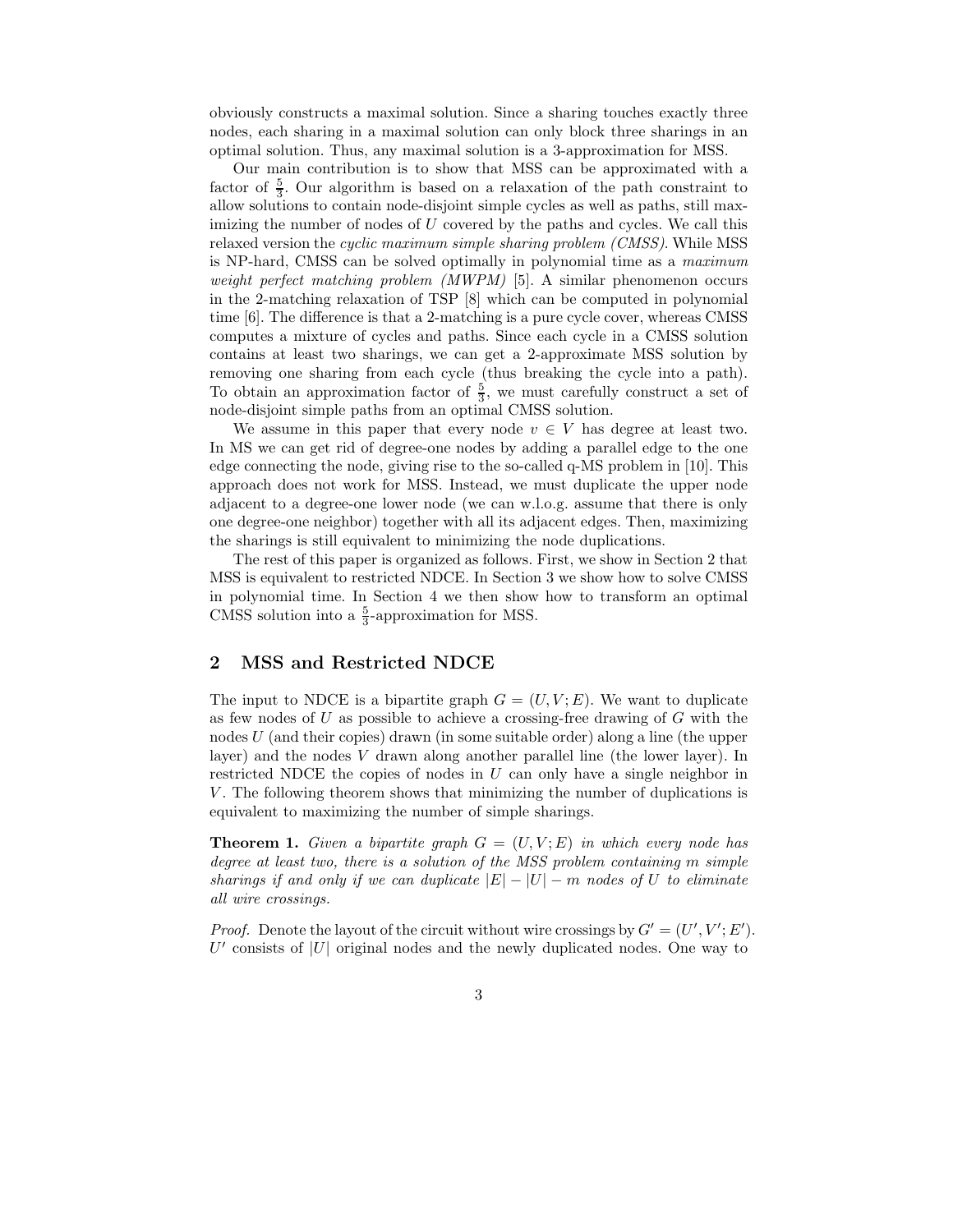achieve crossing-free wires is to duplicate  $|E| - |U|$  nodes, i.e., every edge of E has a distinct endpoint in  $U'$ . To reduce the number of node duplications we observe that the original nodes (not the duplicated nodes) in  $U'$  can connect to more than one node, thus reducing the number of duplications.

Consider a permutation of the nodes in  $V'$ , and let  $v_i$  and  $v_{i+1}$  be two consecutive nodes. It is easy to see that  $v_i$  and  $v_{i+1}$  can have at most one common neighbor in U'; otherwise there would be some wire crossings. It can also be seen that in  $G'$  the degree of a node in  $U'$  cannot be bigger than two; otherwise edge crossings cannot be avoided because we cannot duplicate nodes in V .

In  $G$ , if there are  $m$  simple sharings, then we can arrange  $m$  pairs of nodes in  $V$  consecutively so that each pair of nodes shares a common neighbor in  $U$ , thus reducing the duplication number by  $m$ . The other direction can be proved by a similar argument. ⊓⊔

# 3 The Cyclic Maximum Simple Sharing Problem (CMSS)

The cyclic maximum simple sharing problem (CMSS) is defined as follows. Given a bipartite graph  $G = (U, V; E)$ , find a set C of node-disjoint simple cycles and simple paths in  $G$  such that every path begins at a node of  $V$  and ends at another node of  $V$ , maximizing the number of nodes in  $U$  covered by  $\mathcal C$  (i.e., maximizing the number of sharings). Since any MSS solution is also a CMSS solution, the optimal objective function value of MSS is upper-bounded by the optimal CMSS value.

We now show how to solve CMSS by reducing it to the maximum weight perfect matching problem (MWPM) on undirected graphs which can be solved optimally in polynomial time [5]. Given a bipartite graph  $G = (U, V; E)$ , we construct an undirected graph  $H$  as follows. We want to represent every node and every edge of  $G$  by a pair of adjacent nodes in  $H$ . If a node or an edge in  $G$  is not used by any sharing, then the corresponding paired nodes in  $H$  are matched by their connecting edge. Otherwise, they are matched by other edges.

Figure 2 shows an example of the construction. For each node  $v \in U \cup V$ , we add to H two nodes  $v^{(1)}$  and  $v^{(2)}$  connected by an edge of weight zero. Similarly, for each edge  $e \in E$ , we add to H two nodes  $e^{(1)}$  and  $e^{(2)}$  connected by an edge of weight zero. In addition, for each edge  $e = (u, v)$ , with  $u \in U$  and  $v \in V$ , we add the four edges  $(u^{(1)}, e^{(1)}), (u^{(2)}, e^{(1)}), (v^{(1)}, e^{(2)}),$  and  $(v^{(2)}, e^{(2)}),$  where the first edge has weight one and the other three edges have weight zero. Finally, for any two nodes  $v_1$  and  $v_2$  in V, we add an edge  $(v_1^{(2)}, v_2^{(2)})$  of weight zero to H. It is easy to see that we can construct H in time  $O(|E|+|V|^2)$ .

Theorem 2. G has a CMSS solution with k sharings if and only if H has a perfect matching of weight k.

Proof. Figure 2 illustrates the proof. We prove the "only if" direction first. Given a set  $\mathcal C$  of node-disjoint simple paths and cycles in  $G$  with k sharings, we construct a perfect matching M of weight k in H, as follows. We treat C as a subgraph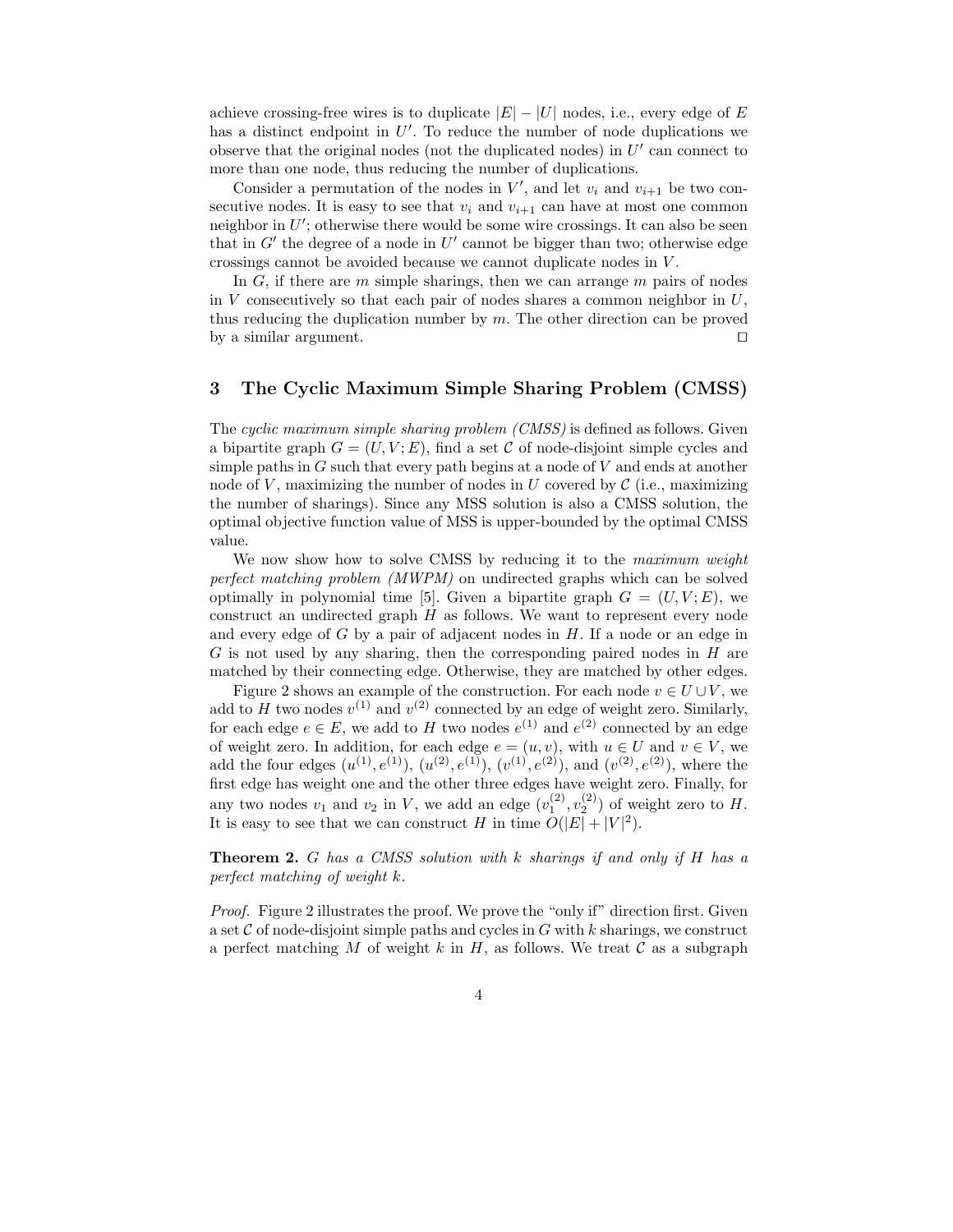

Fig. 2. Illustrating the proof of Theorem 2: The equivalence between CMSS in G and MWPM in H.

of G. For each node v of G not covered by C we add the edge  $(v^{(1)}, v^{(2)})$  to M. Similarly, we add the edge  $(e^{(1)}, e^{(2)})$  to M for each edge  $e \in E$  not in C.

We now classify the nodes of  $C$  into three types: (i) upper nodes, (ii) lower nodes of degree two in  $C$ , and (iii) lower nodes of degree one in  $C$ . All nodes of type (i) have degree two in  $\mathcal{C}$ , and the number of nodes of type (iii) is even.

If  $u \in U$  is of type (i), let  $e_1$  and  $e_2$  be the two edges adjacent to u in C. We add the two edges  $(u^{(1)}, e_1^{(1)})$  and  $(u^{(2)}, e_2^{(1)})$  to M, increasing the weight of M by one. If  $v \in V$  is of type (ii), let  $f_1$  and  $f_2$  be the two edges adjacent to v in C. We add the two edges  $(v^{(1)}, f_1^{(2)})$  and  $(v^{(2)}, f_2^{(2)})$  to M. If  $w \in V$  is of type (iii), let g be the edge adjacent to w in C. We add the edge  $(w^{(1)}, g^{(2)})$  to M.

All these operations are possible because a node or an edge in G can appear at most once in  $\mathcal C$ . Now, all nodes in  $H$  are matched except those of the form  $w^{(2)}$  corresponding to a lower node  $w \in V$  of type (iii). Because there is an even number of such nodes and they are all pairwise connected, we can arbitrarily match them. Now we have a perfect matching M in H. The weight of M is k, the number of nodes of type (i).

Next, we prove the "if" direction. Given a perfect matching  $M$  of weight  $k$  in H, we construct a CMSS solution in G, as follows. We call a node  $v \in U \cup V$  used if the corresponding edge in  $H$ ,  $(v^{(1)}, v^{(2)})$ , does not belong to M. Similarly, we call an edge  $e \in E$  used edge if the corresponding edge in H,  $(e^{(1)}, e^{(2)})$ , does not belong to M.

Let  $e = (u, v)$  be a used edge, where  $u \in U$  and  $v \in V$ . Since  $(e^{(1)}, e^{(2)})$  is not in M,  $e^{(1)}$  must be matched either with  $u^{(1)}$  or  $u^{(2)}$ , and  $e^{(2)}$  must be matched either with  $v^{(1)}$  or  $v^{(2)}$ . Thus, both u and v are used nodes. On the other hand, let  $u \in U$  be a used upper node. Since  $(u^{(1)}, u^{(2)})$  is not in M,  $u^{(1)}$  must be matched with some node  $e_1^{(1)}$  and  $u^{(2)}$  must be matched with some node  $e_2^{(1)}$ , where  $e_1$  and  $e_2$  are two edges in E adjacent to u. Thus, both  $e_1$  and  $e_2$  are used edges and there are no other edges of  $E$  corresponding to used edges adjacent to  $u$  in  $G$ . Only the used upper nodes contribute one to the weight of  $M$ . Similarly, each used lower node  $v \in V$  must be adjacent to one or two used edges in E.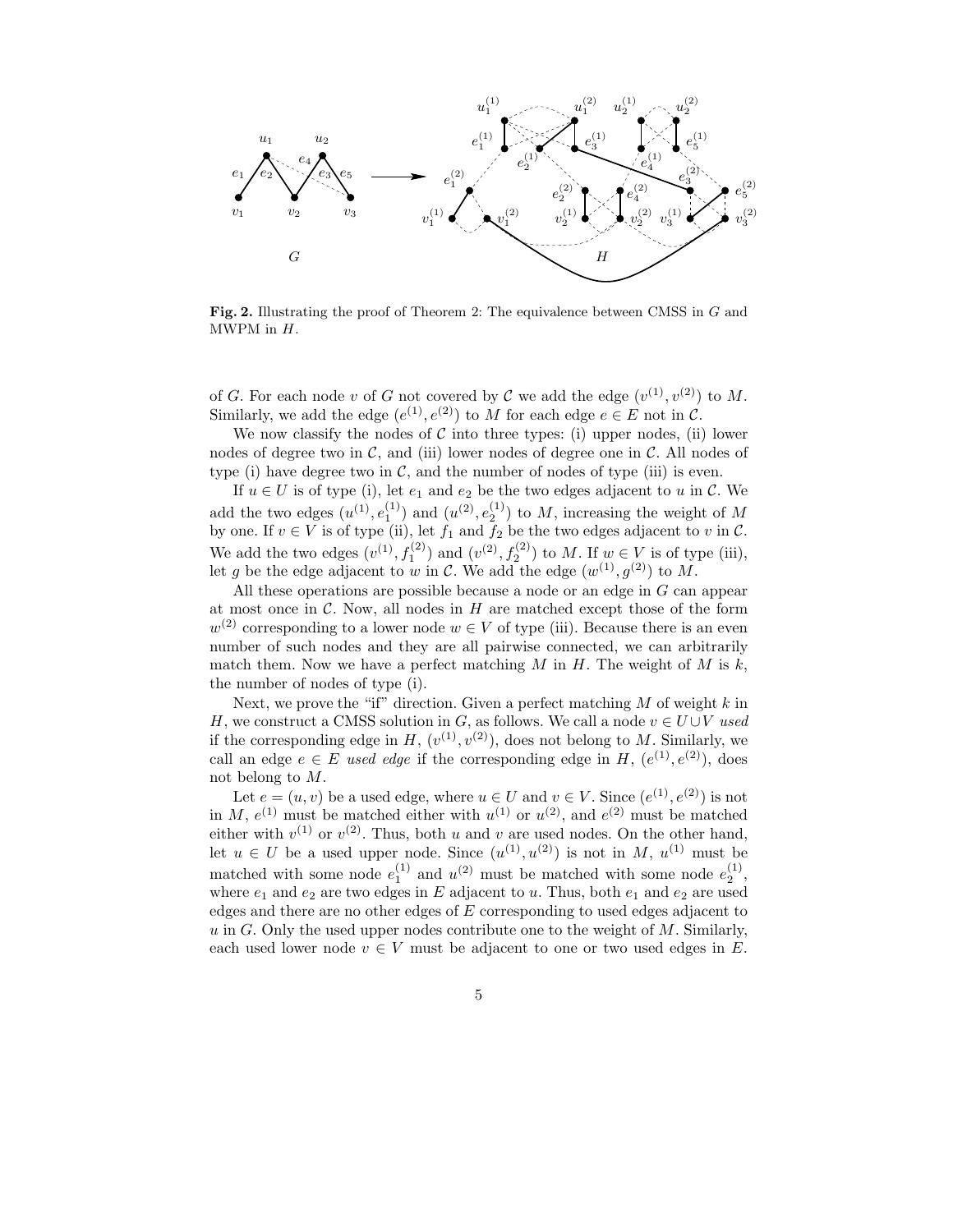In summary, every used edge connects two used nodes, every used upper node is adjacent to exactly two used edges, and every used lower node is adjacent to either one or two used edges. Thus, all used nodes and used edges form a subgraph  $\mathcal C$  of  $G$  consisting of node-disjoint simple cycles and simple paths such that every path begins at a node of  $V$  and ends at another node of  $V$ . The number of used nodes in  $U$  (i.e., the number of sharings contained in  $\mathcal{C}$ ) equals the weight k of M. □

Corollary 3. CMSS can be solved optimally in polynomial time. □

# 4 Obtaining a  $\frac{5}{3}$ -approximate MSS Solution

Given a bipartite graph  $G = (U, V; E)$ , let S denote a (not necessarily optimal) CMSS solution, i.e.,  $S$  is a subgraph of  $G$ . We first classify the lower nodes  $V$ into three types: (i) white nodes, which are not covered by  $S$ , (ii) gray nodes, which have degree one in  $S$  (i.e., the endpoints of the paths in  $S$ ), and (iii) black nodes, which have degree two in S (i.e., the lower nodes lying in the interior of a path or on a cycle in  $S$ ). Nodes on a cycle in  $S$  are also called *cycle nodes*. Cycle nodes are always black. Note that the color of a lower node depends on the subgraph  $S$  and may vary while the subgraph  $S$  changes.

Let  $C$  be a cycle in  $S$ . An edge not belonging to  $C$  but connected to an upper node in  $C$  is a *short tail* of  $C$ . A *long tail* is a chain of two edges not belonging to C starting at a lower node of C with the middle (upper) node not in  $S$  (i.e., a long tail is a sharing). We often do not distinguish between short and long tails, just calling them tails. A tail of  $C$  has the color of its endpoint not in  $C$ . Note that the edges of a tail never belong to S. See Figure 3 for an example.



Fig. 3. A gray long tail at  $v$  and a white short tail at  $u$ .

**Lemma 4.** Let  $C$  be a cycle in  $S$ .

- (a) If C has a white tail, we can break C into a path with the same number of sharings.
- (b) If C has a gray tail ending at an endpoint of a path D in S, then we can break  $C$  by merging it with  $D$  into a single path with the same number of sharings.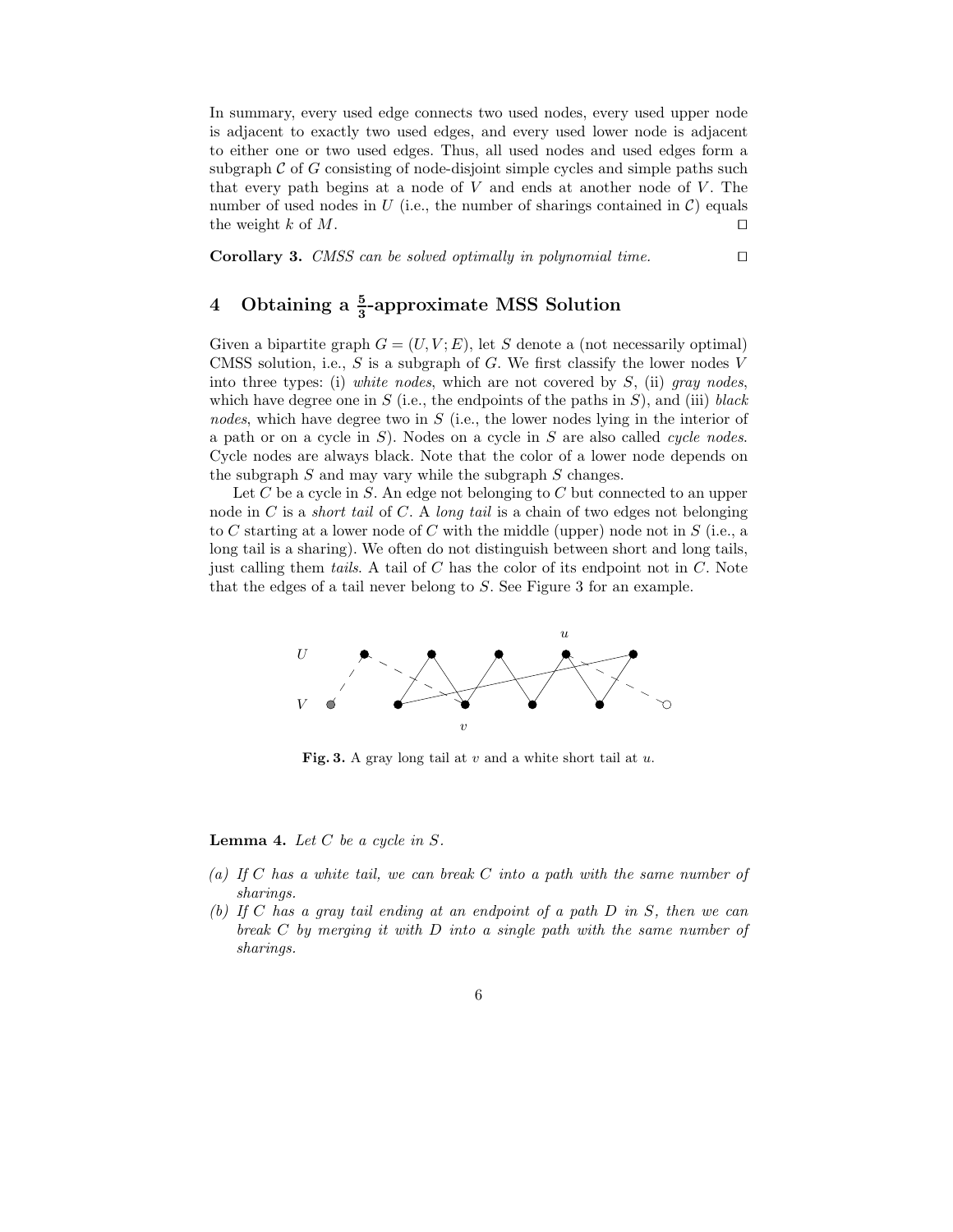$(c)$  If C has a tail ending at a node of another cycle D in S, then we can merge C and D into a single path at the cost of losing one sharing.

*Proof.* See Fig. 4. □



Fig. 4. Three ways of breaking a cycle, proving Lemma 4.

We now present our approximation algorithm. For the input graph  $G =$  $(U, V; E)$ , let  $OPT^*$  denote an optimal CMSS solution. We apply the following algorithm to  $OPT^*$ .

#### Cycle-breaking Algorithm

- Step 0: Let  $S = OPT^*$ .
- Step 1: Repeatedly pick a cycle  $C$  in  $S$  with a white or gray tail and break  $C$ into a path as in Lemma 4 (a) or (b), until no such cycle exists. Then go to Step 2.
- Step 2: Pick a pair of cycles  $C$  and  $D$  such that  $C$  has a tail ending at a cycle node in D, merge C and D into a path P as in Lemma  $4(c)$ , and then go to Step 3. Go to Step 4 if no such pair exists.
- Step 3: Let  $v_1$  and  $v_2$  denote the two (gray) endpoints of P. Perform the following two substeps:
	- Step 3(a): Repeatedly pick a cycle C that has a tail ending at  $v_1$  or  $v_2$ , and break C as in Lemma 4(b). Then go to Step 3(b).
	- Step 3(b): For the two endpoints  $v_1$  and  $v_2$  of P obtained in Step 3(a), if there is an upper node  $u \in U$  not in S and both  $(v_1, u)$ and  $(v_2, u)$  are edges in E, then add the sharing  $(v_1, u, v_2)$ to S, closing a cycle. Then go to Step 2.
- Step 4: Break all remaining cycles in  $S$  by arbitrarily removing one sharing from each cycle.

The output from the algorithm above is our approximate MSS solution. It is easy to see that the algorithm takes only polynomial time. Note that Steps 2 and 3 are iterated at most  $\lfloor \frac{|U|}{2} \rfloor$  $\frac{U}{2}$  times since each iteration merges at least two cycles into either one path or one cycle. Moreover, if at the end of an iteration of Steps 2 and 3 a path is generated, then it will stay as a path from that point on.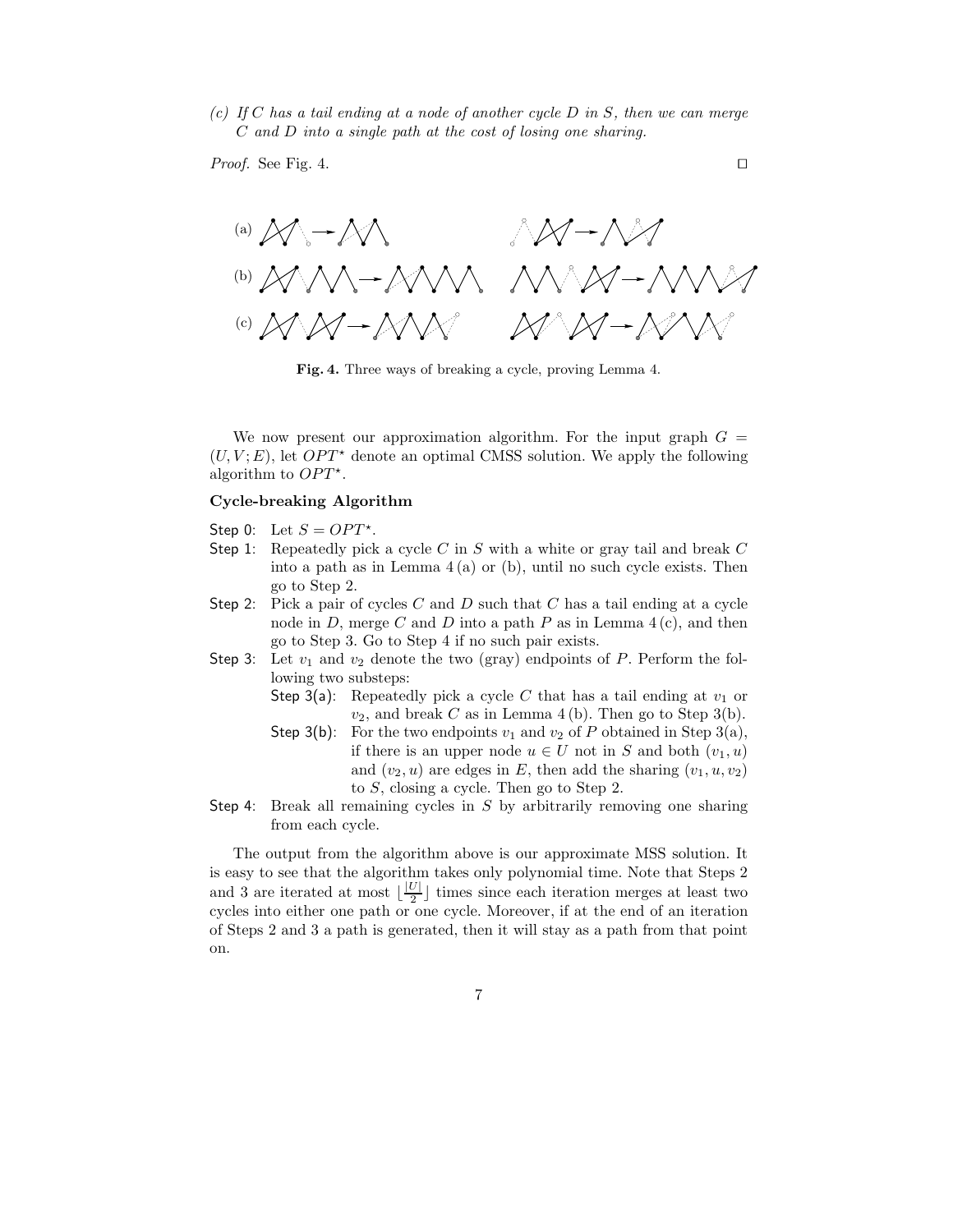Let  $SOL^{\star}$  denote the CMSS solution before we begin with Step 4. Furthermore, let  $|OPT^{\star}|$  and  $|SOL^{\star}|$  denote the number of sharings contained in  $OPT^{\star}$ and  $SOL^*$ , respectively.

**Lemma 5.** Let p be the number of paths that are generated and added to  $SOL^*$ in Steps 2 and 3. Then  $|OPT^*| = |SOL^*| + p$ .

*Proof.* Let  $s(S)$  denote the number of sharings in S during the algorithm. By Lemma 4 (a) and (b), we do not lose any sharings in Step 1. Thus,  $s(S) = |OPT^{\star}|$ at the end of Step 1. For each iteration of Steps 2 and 3, by Lemma 4 (b) and  $(c)$ , we lose one sharing in Step 2, but we do not lose any sharing in Step  $3(a)$ . Therefore, if the algorithm does not find a suitable upper node in Step 3(b), then one path is generated that will stay as a path from that point on and we lose one sharing. On the other hand, if the algorithm forms a cycle in Step 3(b), then no path is generated and no sharing is lost. Hence, the number of paths generated is equal to the number of sharings lost in Steps 2 and 3, which is exactly p. Therefore,  $|OPT^*| = |SOL^*| + p$ .

**Lemma 6.** Let  $(v_1, u, v_2)$  be a sharing in G such that the upper node u is not covered by a path in  $SOL^{\star}$ .

- (a) Then at least one of  $v_1$  and  $v_2$  is black in  $SOL^{\star}$ .
- (b) If  $v_1$  is a cycle node in  $SOL^{\star}$ , then  $v_2$  is also black.
- (c) If  $v_1$  and  $v_2$  are both cycle nodes, then they belong to the same cycle in  $SOL^{\star}$ .

Proof. Part (c) follows immediately from the termination codition of Step 2. The other two parts we prove by induction on the number of iterations of Steps 2 and 3. Note that  $|S| = |OPT^*|$  at the end of Step 1. The termination condition of Step 1 implies part (b) at the end of Step 1, and part (a) if  $u$  is covered by a cycle in S at that time. If u is not covered by S and both  $v_1$  and  $v_2$  were not black after Step 1, we could add the sharing  $(v_1, u, v_2)$  to S and get a CMSS solution better than  $OPT^*$ , which is impossible.

In Steps 2 and 3 we do not destroy a path, and we do not create new black nodes or cycle nodes. However, it may happen that we break a cycle into a path, thus turning two black nodes into gray nodes (the endpoints of the path). If a tail ends at one of these gray nodes, Step  $3(a)$  does not terminate. This implies that part (b) holds after each iteration of Steps 2 and 3.

To prove part (a), assume there is a sharing  $(v_1, u, v_2)$  with u not covered by a path at the end of an iteration of Steps 2 and 3. Since part (a) holds at the beginning of the iteration, at least one of the two lower nodes must have been black at that time. Since only cycle nodes can change their color during an iteration, it was a cycle node. By part (b), the other node must also have been black before the iteration. Since both nodes became gray, they are the two endpoints of the path created in the iteration. But then we would add the sharing  $(v_1, u, v_2)$  to S in Step 3(b), making both nodes black again. □

Now we have all the ingredients to prove our main result. Let SOL denote the final MSS solution obtained by the "Cycle-breaking Algorithm" on G.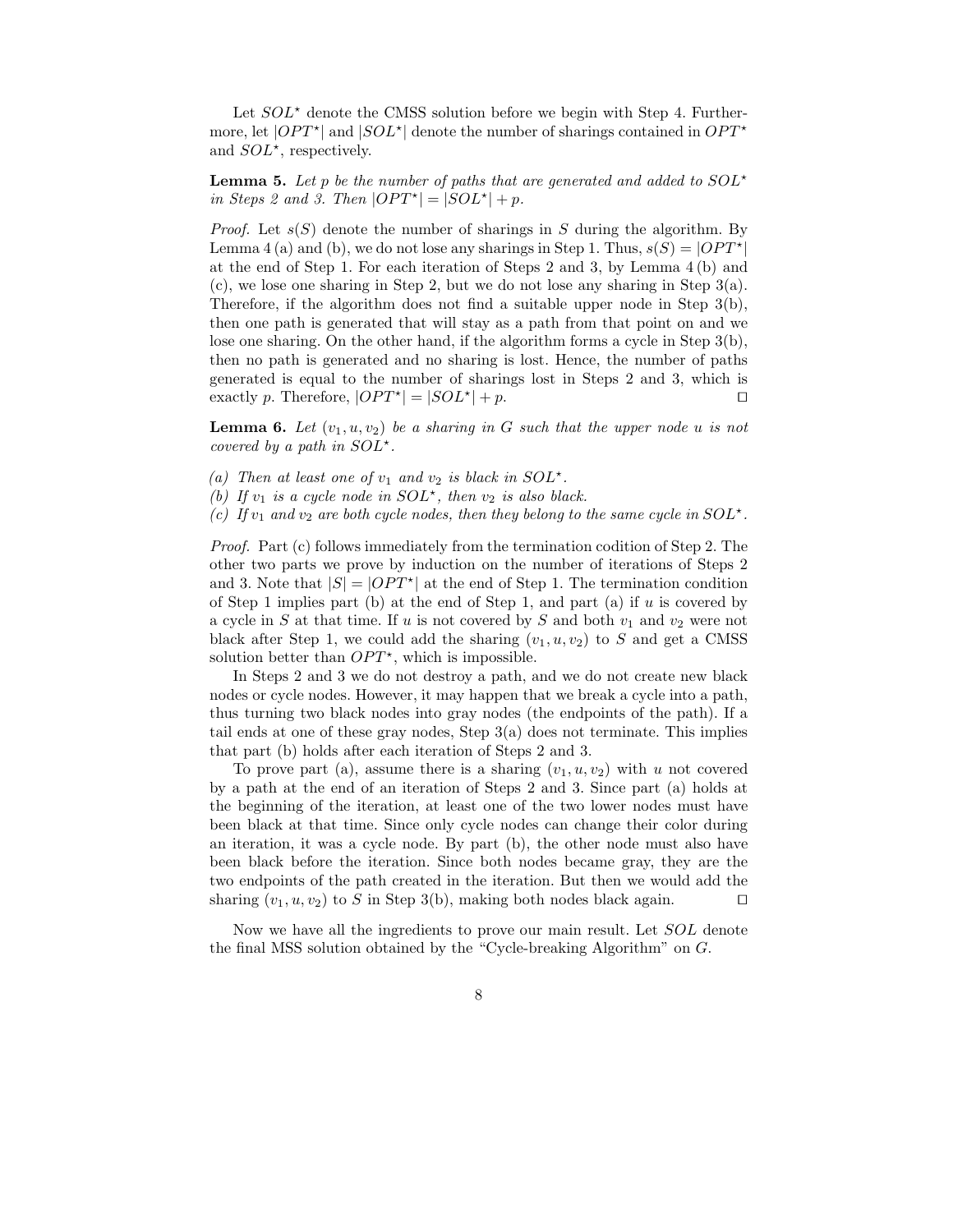# **Theorem 7.** SOL is a  $\frac{5}{3}$ -approximate MSS solution.

*Proof.* We partition the paths in  $SOL$  into three sets: (i)  $SOL<sub>1</sub>$ , the paths that exist right after Step 1, (ii)  $SOL<sub>2</sub>$ , the paths created in Steps 2 and 3, and (iii)  $SOL<sub>4</sub>$ , the paths created in Step 4. We denote the number of sharings in  $SOL<sub>i</sub>$ by  $s_i$ , for  $i = 1, 2, 4$ , and we denote the number of paths in  $SOL_i$  by  $p_i$ . Each path in  $SOL_1$  or  $SOL_2$  is a path in  $SOL^*$ , and each path in  $SOL_4$  corresponds to a cycle in  $SOL^*$  with the same set of lower nodes.

Let  $OPT$  denote an optimal MSS solution. We partition the sharings in OPT into three disjoint subsets. 1) The set  $OPT_{1+2}$  of all sharings whose upper nodes are contained in the paths in  $SOL_1$  or  $SOL_2$ . 2) The set  $OPT_4$ of all sharings whose upper nodes are not contained in any paths in  $SOL<sub>1</sub>$  or  $SOL<sub>2</sub>$ , and whose two lower nodes are contained in some paths in  $SOL<sub>4</sub>$ . 3) The set  $OPT_{\text{other}}$  of all other sharings.

For each sharing  $(v_1, u, v_2)$  in  $OPT_4$ , in  $SOL^*$  both  $v_1$  and  $v_2$  are cycle nodes and u is not contained in any path. Thus, by Lemma  $6(c)$ ,  $v_1$  and  $v_2$  are in the same cycle in  $SOL^*$ , i.e., in the same path in  $SOL_4$ . Let  $s(P)$  denote the number of sharings in a simple path  $P$ . For each path  $P$  in  $SOL<sub>4</sub>$  there are at most  $s(P)$  sharings that are in  $OPT_4$ . Summing over all paths in  $SOL_4$ , we obtain  $|OPT_4| \leq s_4$ .

Similarly, for each sharing  $(v_1, u, v_2)$  in  $OPT_{other}$ , u is not in any path in  $SOL^{\star}$ . Thus, if  $v_1$  (or  $v_2$ ) is a cycle node in  $SOL^{\star}$ , then by Lemma 6(b),  $v_2$  (or  $(v_1)$  is a black node in a path in  $SOL^{\star}$ . On the other hand, if neither  $v_1$  nor  $v_2$  is a cycle node in  $SOL^{\star}$ , then by Lemma 6(a) at least one of  $v_1$  and  $v_2$  is a black node on a path in  $SOL^{\star}$ . Hence, in either case, the sharing  $(v_1, u, v_2)$  has at least one black node on a path in  $SOL^*$ , i.e., on a path in  $SOL_1$  or  $SOL_2$ . Since a lower node can appear in at most two sharings in  $OPT$ , we have  $|OPT_{\text{other}}| \le$ 2 · #(black nodes in a path in  $SOL_1$  or  $SOL_2$ ) =  $2(s_1 - p_1 + s_2 - p_2)$ .

Since the number of sharings in  $OPT_{1+2}$  cannot exceed the number of sharings in  $SOL_1$  and  $SOL_2$ , we have  $|OPT_{1+2}| \leq s_1 + s_2$ . Altogether, we have  $|OPT| = |OPT_{1+2}| + |OPT_4| + |OPT_{other}| \leq s_1 + s_2 + s_3 + 2(s_1 - p_1 + s_2 - p_2) =$  $|SOL| + 2(s_1 - p_1 + s_2 - p_2).$ 

Note that we lost  $p_4$  sharings in Step 4 of the algorithm. Moreover, by Lemma  $5, |OPT^*| = |SOL^*| + p_2$ . Thus,  $|OPT| \le |OPT^*| = |SOL| + p_2 + p_4$  and therefore  $|OPT| + 2 \cdot |OPT| \leq |SOL| + 2(s_1 - p_1 + s_2 - p_2) + 2(|SOL| + p_2 +$  $p_4$ ) = 3 ·  $|SOL|$  + 2(s<sub>1</sub> + s<sub>2</sub> + p<sub>4</sub>) – 2p<sub>1</sub>. Since  $p_4 \le s_4$  and  $p_1 \ge 0$ , this implies  $3 \cdot |OPT| \leq 3 \cdot |SOL| + 2(s_1 + s_2 + s_4) = 5 \cdot |SOL|.$ 

The  $\frac{5}{3}$  approximation ratio of our algorithm is tight, as shown by the example in Fig. 5.

## References

1. D. A. Antonelli, D. Z. Chen, T. J. Dysart, X. S. Hu, A. B. Khang, P. M. Kogge, R. C. Murphy, and M. T. Niemier. Quantum-dot cellular automata (QCA) circuit partitioning: problem modeling and solutions. Proc. 41st ACM/IEEE Design Automation Conference (DAC), pp. 363–368, 2004.